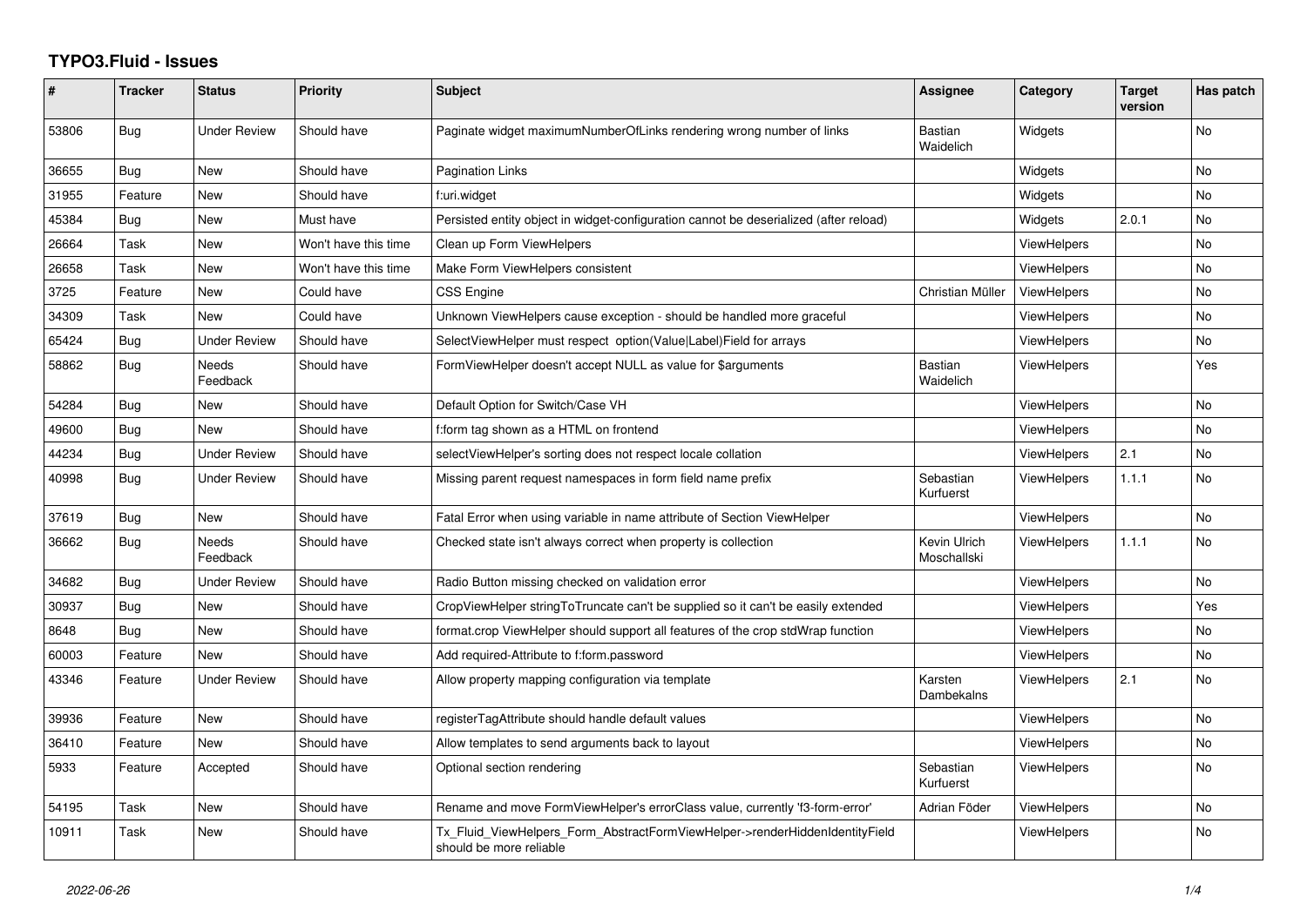| $\sharp$ | <b>Tracker</b> | <b>Status</b>       | <b>Priority</b> | <b>Subject</b>                                                                            | Assignee                    | Category           | <b>Target</b><br>version | Has patch |
|----------|----------------|---------------------|-----------------|-------------------------------------------------------------------------------------------|-----------------------------|--------------------|--------------------------|-----------|
| 9950     | Task           | New                 | Should have     | Binding to nested arrays impossible for form-elements                                     |                             | ViewHelpers        |                          |           |
| 8491     | Task           | Needs<br>Feedback   | Should have     | link.action and uri.action differ in absolute argument                                    | Karsten<br>Dambekalns       | ViewHelpers        |                          | <b>No</b> |
| 60856    | <b>Bug</b>     | New                 | Must have       | Target attribute not supported by the form viewhelper                                     |                             | ViewHelpers        |                          | Yes       |
| 59057    | Bug            | Under Review        | Must have       | Hidden empty value fields shoud be disabled when related field is disabled                | <b>Bastian</b><br>Waidelich | <b>ViewHelpers</b> |                          | No        |
| 40064    | <b>Bug</b>     | New                 | Must have       | Multiselect is not getting persisted                                                      |                             | <b>ViewHelpers</b> |                          | <b>No</b> |
| 33628    | Bug            | Needs<br>Feedback   | Must have       | Multicheckboxes (multiselect) for Collections don't work                                  | Christian Müller            | ViewHelpers        |                          | No        |
| 51100    | Feature        | New                 | Must have       | Links with absolute URI should have the option of URI Scheme                              |                             | <b>ViewHelpers</b> |                          | <b>No</b> |
| 60181    | Feature        | New                 | Could have      | Caching mechanism for Fluid Views/Templates                                               |                             | View               |                          | No        |
| 8989     | Feature        | Needs<br>Feedback   | Could have      | Search path for fluid template files                                                      |                             | View               |                          | No        |
| 46289    | Bug            | Needs<br>Feedback   | Should have     | Enable Escaping Interceptor in XML request format                                         |                             | View               | 2.0.1                    | No        |
| 45394    | Task           | New                 | Should have     | Forwardport Unit test for standalone view                                                 |                             | View               |                          | No        |
| 43072    | Task           | New                 | Should have     | Remove TOKENS for adding templates fallback in Backporter                                 |                             | View               |                          | <b>No</b> |
| 38369    | Bug            | New                 | Must have       | Resource ViewHelpers should not fall back to request package                              |                             | View               |                          | No        |
| 62346    | Feature        | New                 | Could have      | f:comment should have high precende                                                       |                             | Core               | 3.x                      | No        |
| 30555    | Feature        | New                 | Could have      | Make TagBuilder more extensible                                                           |                             | Core               |                          | <b>No</b> |
| 10472    | Feature        | New                 | Could have      | Fluid Standalone distribution                                                             |                             | Core               |                          | No        |
| 7608     | Feature        | New                 | Could have      | Configurable shorthand/object accessor delimiters                                         |                             | Core               |                          | Yes       |
| 1907     | Feature        | New                 | Could have      | Default values for view helpers based on context                                          |                             | Core               |                          |           |
| 39990    | Bug            | New                 | Should have     | Same form twice in one template: hidden fields for empty values are only rendered<br>once |                             | Core               |                          | No        |
| 12863    | <b>Bug</b>     | New                 | Should have     | Attributes of a viewhelper can't contain a '-'                                            | Sebastian<br>Kurfuerst      | Core               |                          | No        |
| 3481     | Bug            | New                 | Should have     | Use ViewHelperVariableContainer in PostParseFacet                                         |                             | Core               |                          | No        |
| 46257    | Feature        | <b>Under Review</b> | Should have     | Add escape sequence support for Fluid                                                     |                             | Core               |                          | No        |
| 33394    | Feature        | Needs<br>Feedback   | Should have     | Logical expression parser for BooleanNode                                                 | <b>Tobias Liebig</b>        | Core               |                          | No        |
| 4704     | Feature        | New                 | Should have     | Improve parsing exception messages                                                        |                             | Core               |                          |           |
| 32035    | Task           | <b>New</b>          | Should have     | Improve fluid error messages                                                              |                             | Core               |                          | Yes       |
| 51239    | <b>Bug</b>     | <b>Under Review</b> | Must have       | AbstractViewHelper use incorrect method signature for "\$this->systemLogger->log()"       | Adrian Föder                | Core               |                          | Yes       |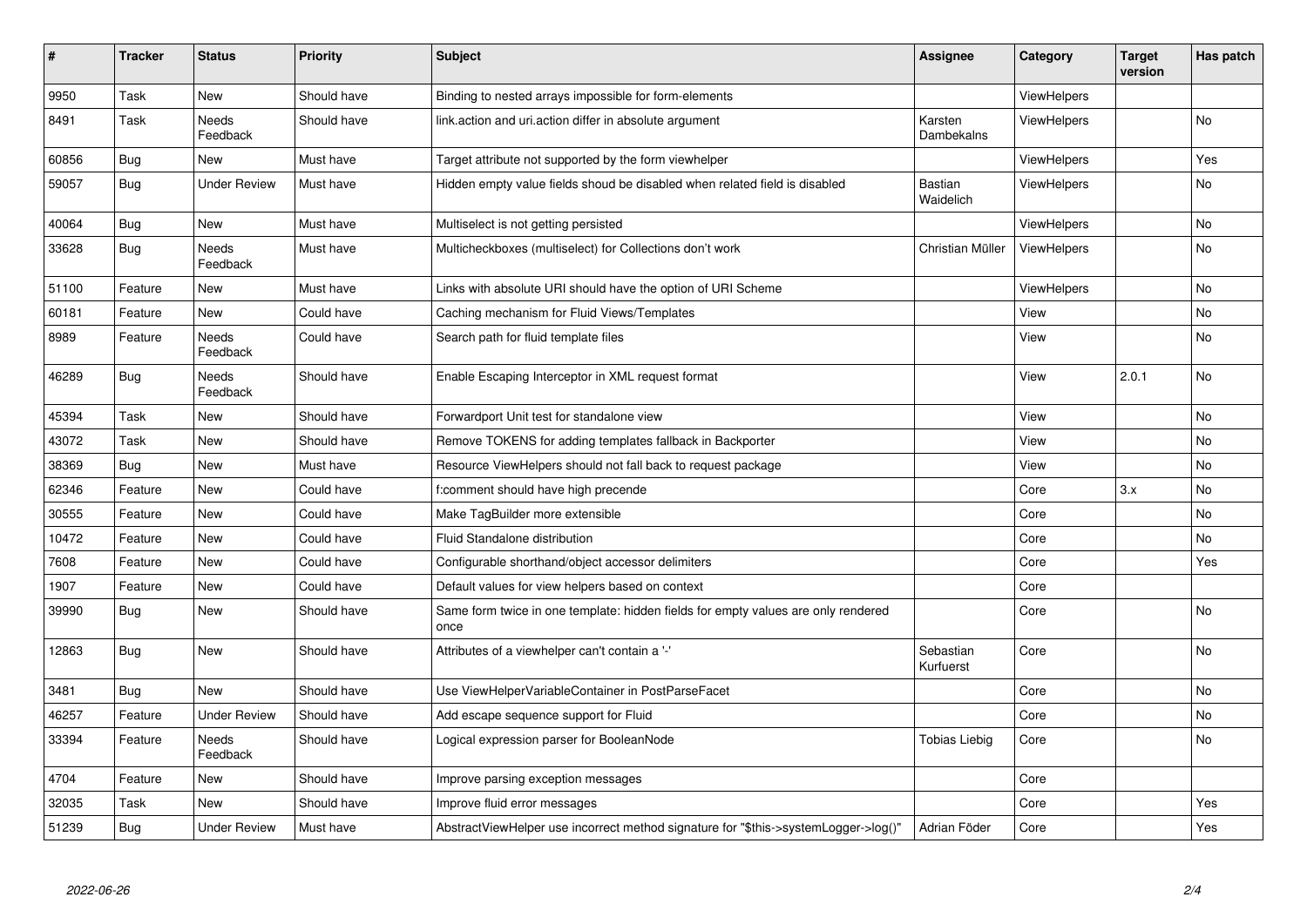| #     | <b>Tracker</b> | <b>Status</b>       | <b>Priority</b> | <b>Subject</b>                                                                                              | <b>Assignee</b>        | Category | <b>Target</b><br>version | Has patch |
|-------|----------------|---------------------|-----------------|-------------------------------------------------------------------------------------------------------------|------------------------|----------|--------------------------|-----------|
| 33551 | Bug            | New                 | Must have       | View helper values break out of a partial scope                                                             | Sebastian<br>Kurfuerst | Core     |                          | <b>No</b> |
| 27607 | Bug            | New                 | Must have       | Make Fluid comparisons work when first element is STRING, second is NULL.                                   |                        | Core     |                          | No        |
| 48355 | Feature        | <b>New</b>          | Could have      | Assign output of viewhelper to template variable for further processing.                                    |                        |          |                          |           |
| 36559 | Feature        | New                 | Could have      | New widget progress bar                                                                                     |                        |          |                          | Yes       |
| 9005  | Feature        | Accepted            | Could have      | Fluid Template Analyzer (FTA)                                                                               | Sebastian<br>Kurfuerst |          |                          |           |
| 58983 | Bug            | New                 | Should have     | format.date does not respect linebreaks and throws exception                                                |                        |          |                          | <b>No</b> |
| 58921 | Bug            | <b>New</b>          | Should have     | f:form.* VHs crash if NOT inside f:form but followed by f:form                                              |                        |          |                          | No        |
| 55008 | Bug            | <b>Under Review</b> | Should have     | Interceptors should be used in Partials                                                                     | Christian Müller       |          |                          | No        |
| 52591 | Bug            | New                 | Should have     | The Pagination Widget broken for joined objects                                                             |                        |          |                          | No        |
| 52536 | Bug            | <b>Under Review</b> | Should have     | Errorclass not set if no property-attribute set                                                             |                        |          |                          |           |
| 52419 | Bug            | New                 | Should have     | Wrong PHPDocs notation for default value inline f:translate viewhelper                                      |                        |          | 2.0                      | <b>No</b> |
| 50888 | Bug            | <b>Under Review</b> | Should have     | WSOD by changing name of section and if Fluid caches are generated                                          |                        |          |                          | <b>No</b> |
| 47006 | Bug            | <b>Under Review</b> | Should have     | widget identifier are not unique                                                                            |                        |          |                          | No        |
| 28554 | Bug            | New                 | Should have     | (v4) implement feature flag to disable caching                                                              |                        |          |                          | No        |
| 28553 | Bug            | New                 | Should have     | improve XHProf test setup                                                                                   |                        |          |                          | <b>No</b> |
| 28552 | Bug            | New                 | Should have     | (v5) write ViewHelper test for compiled run; adjust functional test to do two passes<br>(uncached & cached) |                        |          |                          | No        |
| 28551 | Bug            | Accepted            | Should have     | (v4) backport VHTest                                                                                        | Sebastian<br>Kurfuerst |          |                          | No        |
| 28550 | Bug            | <b>New</b>          | Should have     | (v4) make widgets cacheable, i.e. not implement childnodeaccess interface                                   |                        |          |                          | <b>No</b> |
| 28549 | Bug            | New                 | Should have     | make widgets cacheable, i.e. not implement childnodeaccess interface                                        |                        |          |                          | No        |
| 13045 | Bug            | New                 | Should have     | Entity decode of strings are different between if-conditions and output of variable                         |                        |          |                          |           |
| 60271 | Feature        | <b>New</b>          | Should have     | Paginate viewhelper, should also support arrays                                                             |                        |          |                          | <b>No</b> |
| 52640 | Feature        | <b>Under Review</b> | Should have     | Create an UnlessViewHelper as opposite to the IfViewHelper                                                  | Marc Neuhaus           |          |                          | No        |
| 51277 | Feature        | New                 | Should have     | ViewHelper context should be aware of actual file occurrence                                                |                        |          |                          | <b>No</b> |
| 49756 | Feature        | <b>Under Review</b> | Should have     | Select values by array key in checkbox viewhelper                                                           |                        |          |                          | No        |
| 46545 | Feature        | New                 | Should have     | Better support for arrays in options of SelectViewHelper                                                    |                        |          |                          | NO.       |
| 45345 | Feature        | Needs<br>Feedback   | Should have     | Easy to use comments for fluid that won't show in output                                                    |                        |          |                          |           |
| 45153 | Feature        | New                 | Should have     | f:be.menus.actionMenuItem - Detection of the current select option is insufficient                          |                        |          |                          | No        |
| 42397 | Feature        | New                 | Should have     | Missing viewhelper for general links                                                                        |                        |          |                          | No        |
| 40081 | Feature        | New                 | Should have     | Allow assigned variables as keys in arrays                                                                  |                        |          |                          | No        |